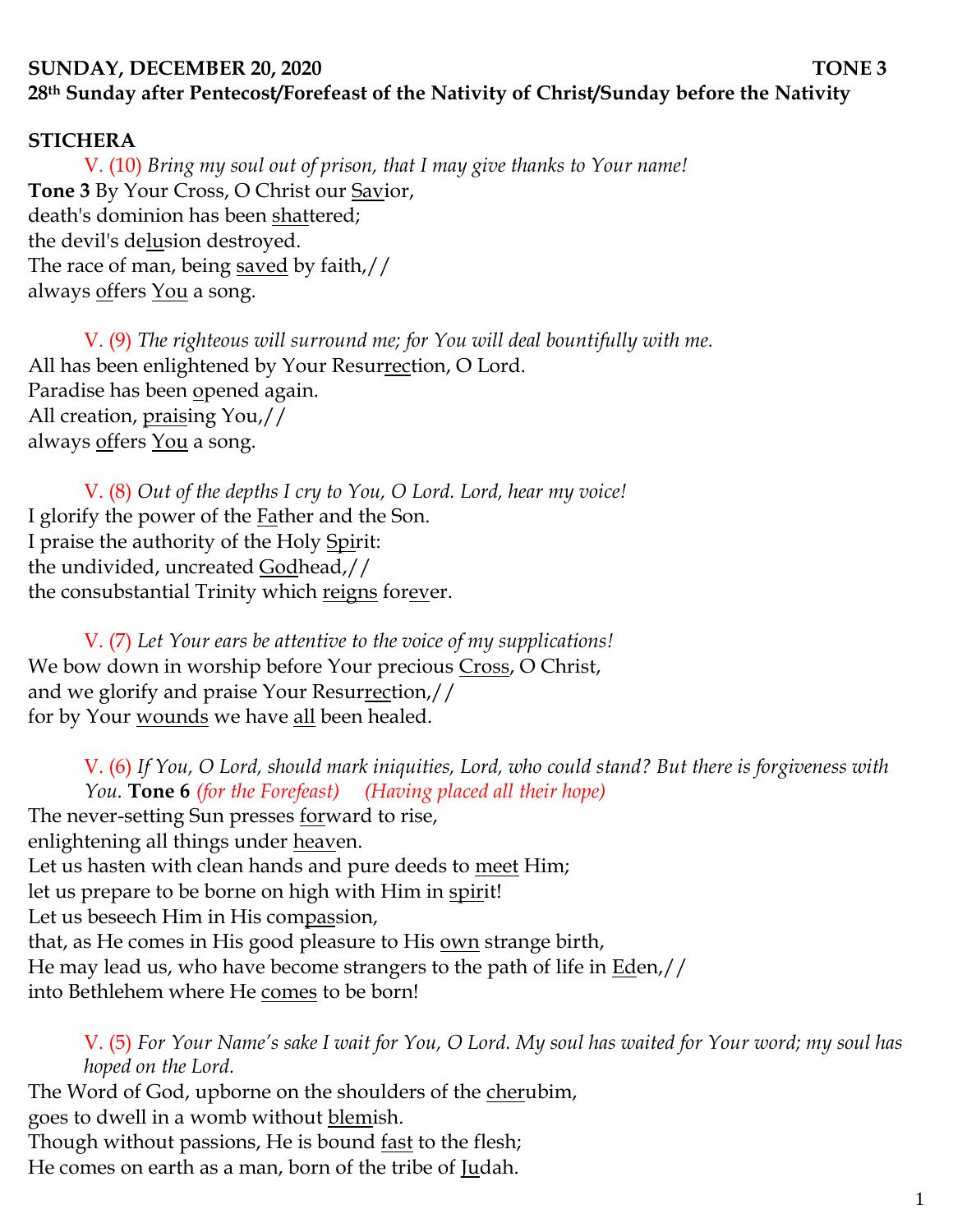A cave becomes the palace of the King of all; the fiery throne is replaced by a manger, where the Virgin Mary lays Him as a babe, for He comes to restore the first-created man,// as He is well-<u>pleased</u> so to do.

V. (4) *From the morning watch until night, from the morning watch, let Israel hope on the Lord!*  O Word of God without beginning, the Virgin lays You in a manger of dumb beasts. You choose to begin Your life in the flesh in a manner beyond understanding. You have come to loose me from the fetters of evil with which the envious serpent bound me. O Lover of man, You are wrapped in swaddling clothes, tearing to pieces the bonds of my countless sins. Therefore I joyfully praise and worship Your holy birth,// for You came to set me free.

V. (3) *For with the Lord there is mercy and with Him is plenteous redemption, and He will deliver Israel from all his iniquities.* **Tone 6** *(for the Holy Fathers) (Having placed all their hope)* The memory of the Ancestors is revealed to the ends of the world, truly filling it with light and making known the dawning of grace. For Christ shone forth from afar, brighter than the sun, the leading rank of stars shining with Him; and the divine-human birth was revealed to take place in Bethlehem. Therefore with faith let us all gather at this birth,// rejoicing in chorus and singing the pre-festal praise!

V. (2) *Praise the Lord, all nations! Praise Him, all peoples!* Adorned with the glory of divine communion, Adam rejoices today, as he is the foundation and support of the wise Ancestors. With him Abel leaps with joy, and Enoch makes glad; Seth dances, and Noah with him; the all-praiseworthy Patriarch Abraham sings; Melchizedek beholds from afar the birth that is without a father. Therefore, as we celebrate the divine memory of the Forefathers of Christ,// we pray for the salvation of our souls.

V. (1) *For His mercy is confirmed on us, and the truth of the Lord endures forever.*  The three Youths, wise in God, who shone with joy in the furnace, proclaimed the birth of Christ on earth; For just as the Lord sent down a precious dew,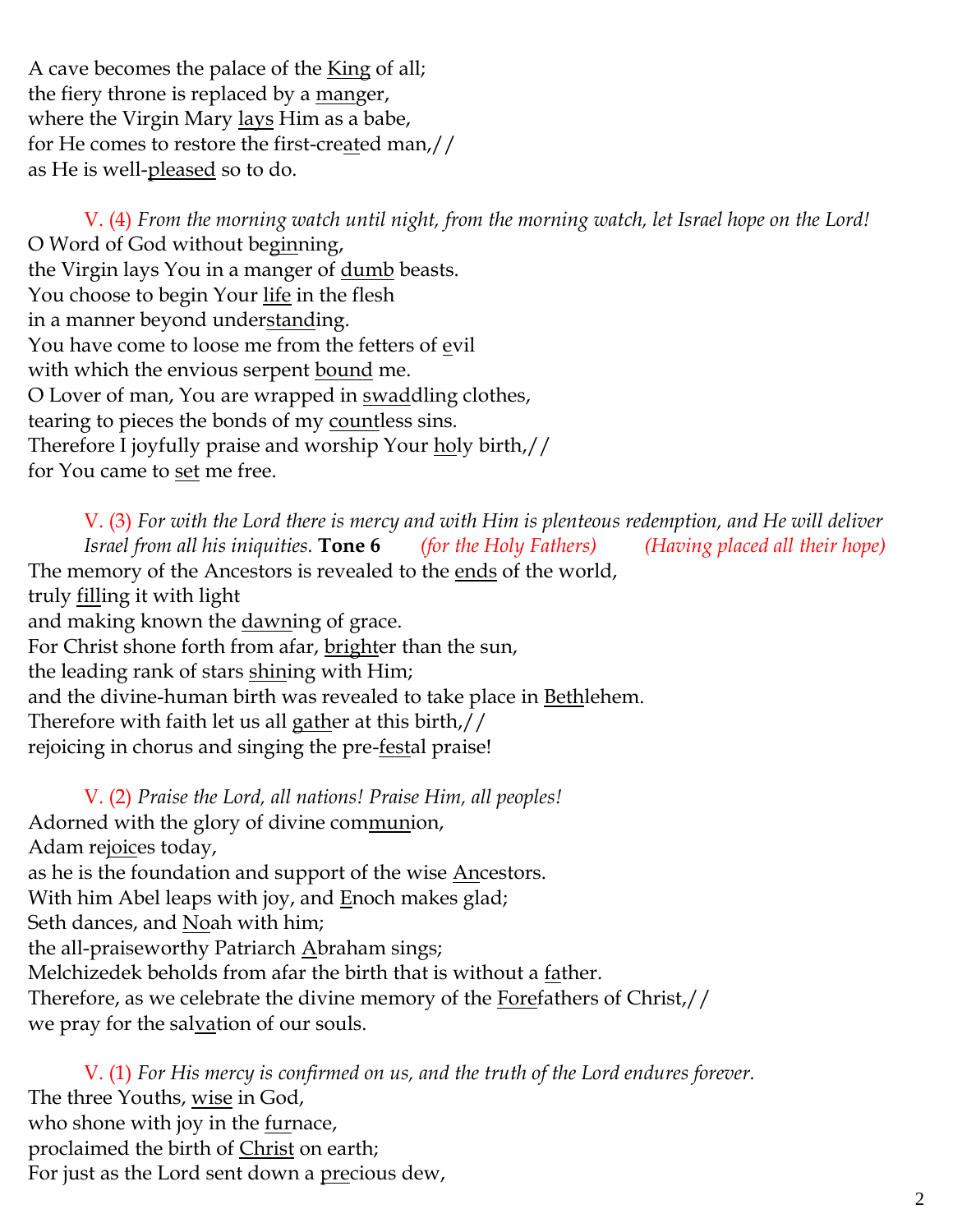He preserved from the flame her who gave birth, keeping her undefiled and enriching her with divine gifts. Therefore Daniel, pleasing to God, rejoiced and was glad, for having foreseen the Stone from the unquarried mountain,// he now prays with boldness in behalf of our souls.

*Glory to the Father, and to the Son, and to the Holy Spirit;* **Tone 6** *(for the Holy Fathers)* Daniel, the man of desires, beheld You, O Lord, the Stone cut without human hands from the Mountain. Thus, he foretold that You would take <u>flesh</u> without seed, O Word of God, born of the Virgin,// the changeless God and **Savior** of our souls!

*now and ever, and unto ages of ages. Amen.* **Tone 6** *(for the Forefeast, by Byzantius)* O cave, make ready, for the  $Ewe$  Lamb comes,</u> bearing *Christ* in her womb! O manger, receive Him Who by a word has released the dwellers of earth from lawlessness! You shepherds, abiding in the fields, bear witness to the fearful wonder, And you magi from Persia, offer to the King gold, myrrh, and frankincense, for the Lord has appeared from a Virgin Mother! And she, bending over Him as a handmaiden, worshipped Him as He lay in her arms, saying to Him: "How were You sown as seed in me? How have You grown within me,// O my Deliverer and my God?"

## **SCRIPTURE READINGS**

## **The Reading is from Genesis. [14,14-20]**

Now when Abram heard that Lot his nephew had been taken captive, he numbered his own homeborn servants three hundred and eighteen, and pursued the enemy as far as Dan. And he fell upon them by night, he and his servants, and smote them and pursued them as far as Chobal, which is on the left of Damascus. And he brought back all the cavalry of Sodom, and he brought back Lot his nephew and all his goods and the women and the people. And the king of Sodom came out to meet him, after his return from the slaughter of Chodologomor and the kings with him, to the valley of Sabi; this was the plain of Kings. And Melchizedek, king of Salem, brought out bread and wine; he was Priest of the Most High. And he blessed Abram and said: Blessed is Abram by the most high God, who created the heaven and the earth. And blessed is the most high God, who has delivered your enemies into your hand.

## **The Reading is from Deuteronomy. [1,8-11 & 15-17b]**

Moses said to the sons of Israel: See, I have delivered the land before you; go in and inherit the land which I swore to your fathers, to Abraham and to Isaac and to Jacob, to give it to them and to their seed after them. And I spoke to you at that time saying: I alone shall not be able to bear you. The Lord your God has multiplied you, and behold, you are to-day as the stars of heaven in multitude.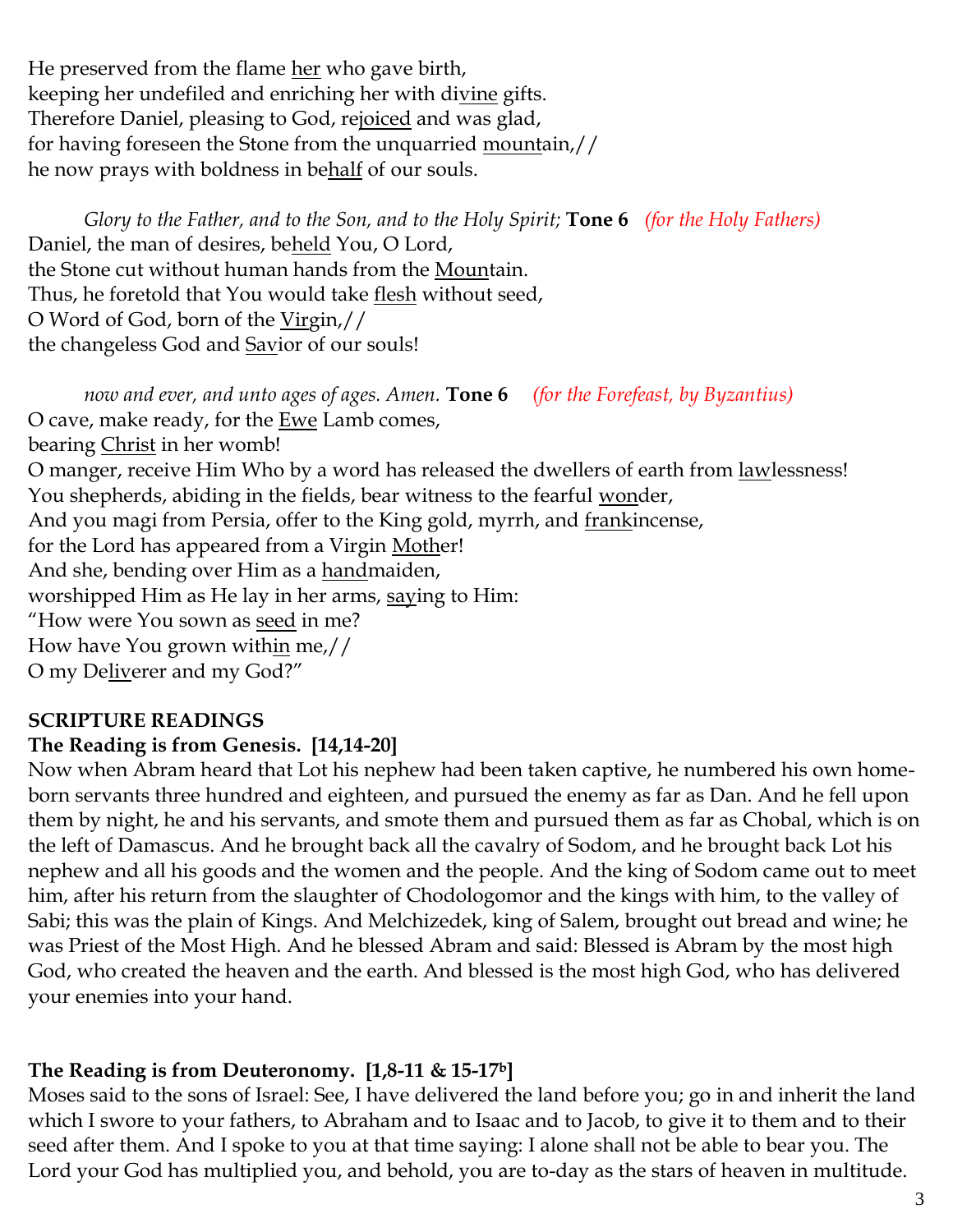May the Lord the God of our fathers multiply you a thousand times more than you are, and bless you as he has spoken to you. And I took from you wise and understanding and prudent men, and I set them to rule over you, captains of thousands and hundreds and fifties and tens and recorders for your judges. And I commanded your judges at that time, saying: Hear cases between your brethren, and judge rightly between a man and his brother and the stranger who is with him. You shall not have respect to persons in judging. You shall hear the small as well as the great. You shall not shrink before any man's person; for the judgement is God's.

## **The Reading is from Deuteronomy. [10,14-18 & 20-21]**

Moses said to the sons of Israel: Behold the heaven and the highest heaven belong to the Lord your God, the earth and all that is in it. the Lord preferred your fathers, to love them: and he chose their seed after them, you above all nations, as it is at this day. So circumcise the hardness of your heart and stiffen your neck no longer. For the Lord your God is God of Gods and the Lord of Lords, the great God, mighty and awesome, who shows no partiality, who takes no bribe. He executes judgement for the stranger, the orphan and the widow; and loves the stranger, giving him food and clothing. You shall fear the Lord your God and serve him, and to him you shall hold fast, and take oaths in his name. He is your boast, he your God, who has done for you the great and wonderful things which your eyes have seen.

## **LITYA**

Tone 2 Behold, the time of our salvation is at hand! Prepare yourself, O cavern, for the Virgin approaches to give birth to her Son! Be glad and rejoice, Bethlehem, land of Judah, for from you our Lord shines forth as the dawn! Give ear, you mountains and hills and all lands round about Judea, for Christ is coming to save mankind,// whom He created and whom He loves!

Bethlehem, land of Judah, prepare the divine cavern as a <u>dwell</u>ing for God to be <u>born</u> in the flesh from a Virgin who knew not a man// to save the race of man!

Come, all you faithful, let us celebrate the Forefeast of the Nativity of Christ as we spiritually offer our hymn as the star, singing with the Magi and shepherds: "Salvation comes from the Virgin's womb,// recalling the faithful to life!" **Tone 1** Enlightened by the rays of divine utterance, the Prophets, distinguished in name, are called blessed forever. With the words of the Spirit, they proclaimed to all the birth of Christ our God, which in words is inexpressible.//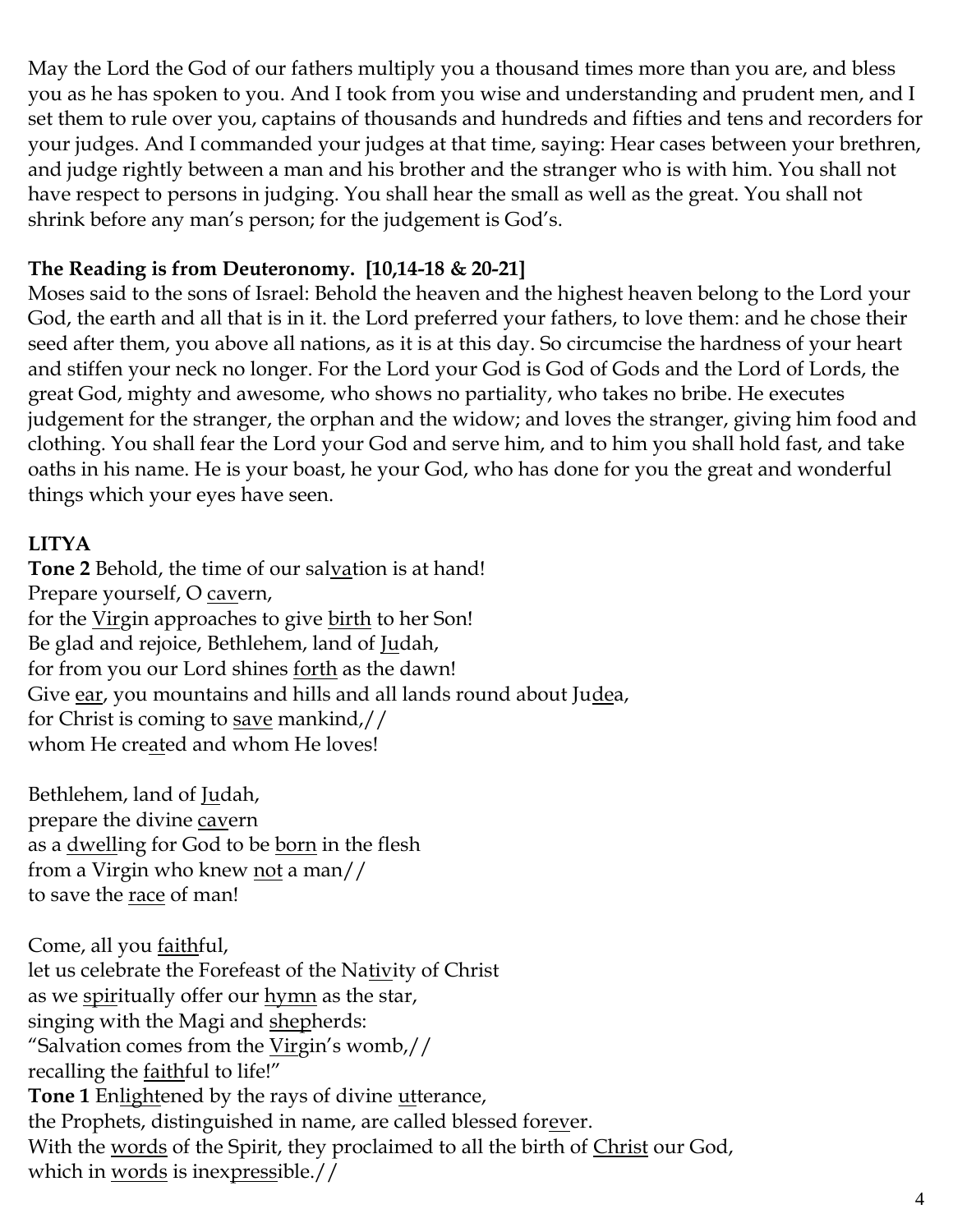And having lawfully completed their end, they live the life that is most wondrous.

*Glory to the Father, and to the Son, and to the Holy Spirit.* **Tone 3** *(for the Holy Fathers, by Germanus)* Come all who love the feast, let us praise in psalms the assembly of the Forefathers: Adam, our first Father, Enoch, Noah, Melchizedek, Abraham, Isaac and Jacob; and those who came after the Law: Moses, Aaron, Joshua, Samuel and David, Isaiah, Jeremiah, Ezekiel and Daniel, and with them the Twelve Prophets: Elijah, Elisha, and all the rest, Zachariah and John the Baptist: all those who proclaimed Christ,// the Life and Resurrection of the human race!

*now and ever, and unto ages of ages. Amen.* **Tone 3** *(for the Forefeast)* Make ready, O Bethlehem, for Eden is opened! Prepare, Ephratha, for Adam and Eve are renewed! Salvation enters the world and the curse is destroyed; make ready, O hearts of righteous men! Instead of myrrh, bring hymns as an offering of wisdom; receive salvation and immortality of your souls and **bodies!** Behold, the Master lying in the manger urges us to complete our spiritual songs. Let us cry out to Him unceasingly,// "O Lord, glory to You!"

### *When the singers have completed the stichera, the deacon says:*

**G**od, save your people and bless your inheritance, watch over your world in mercy and compassions, lift up the horn of right-glorifying Christians and send down upon us your rich mercies, through the intercessions of our all-pure lady the Birthgiver of God and ever-virgin Mary, by the power of the precious and life-creating Cross, by the protections of the honorable bodiless powers of heaven, through the supplications of the honorable, glorious prophet, forerunner and baptist John, of the holy, glorious, and all-laudable apostles, of our fathers among the saints, great hierarchs and teachers of the world Basil the Great, Gregory the Theologian and John the Goldenmouth; Athanasius, Cyril, and John the Merciful, patriarchs of Alexandria, Nicholas of Myra and Spyridon the bishop of Trimythous, the wonderworkers; of the holy glorious and right-victorious martyrs, of the holy glorious great martyrs George the trophy-bearer, Demetrios the myrrhstreamer, Theodore the Recruit and Theodore the Commander, of our venerable and God-bearing Fathers, of the holy and righteous ancestors of God Joachim and Anna, and of all your saints, we implore you, only Lord full of mercy, hear us the sinners who pray to you and have mercy on us. *Choir:* Lord, have mercy. *(x3)*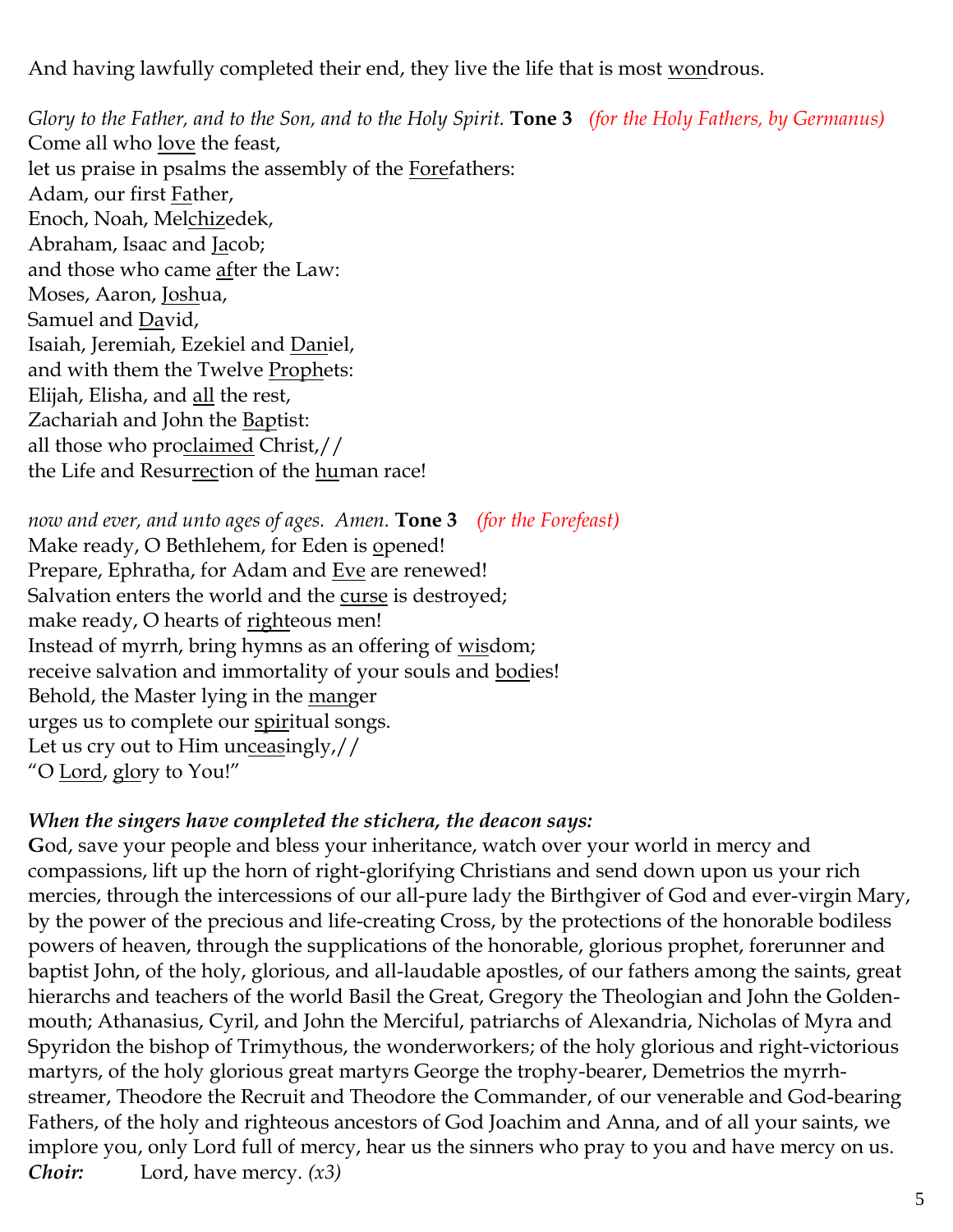**A**gain we pray for our rulers, that the Lord our God works together with them and makes them prosper in all. *Choir:* Lord, have mercy. *(x3)*

**A**gain we pray for our Archbishop and father (name). *Choir:* Lord, have mercy. *(x3)*

**A**gain we pray for every Christian soul distressed and weary, in need of God's mercy and help, for the protection of this holy house and those who dwell in it, for the peace and stillness of the whole world, for the stability of the holy Churches of God, for the salvation and help of our fathers and brothers who with diligence and fear of God labor and serve, for those who are absent and those who are abroad, for the healing of those who lie in infirmity, for the repose, blessed memory and remission of sins of all our right-glorifying fathers and brethren gone before us, who piously lie asleep here and everywhere, for deliverance of the imprisoned, and for our brethren who are in ministries, and for all who serve and have served in this holy house, let us say: *Choir:* Lord, have mercy. *(x3)*

**A**gain we pray that this holy house, and every monastery, city, and countryside be kept from pestilence, famine, earthquake, flood, fire, sword, invasion of enemies, civil war, and sudden death; that our good God who loves mankind be gracious, favorable, and conciliatory, and turn away and dispel all the wrath and illness stirred up against us, and deliver us from his looming righteous threat, and have mercy on us.

*Choir:* Lord, have mercy. *(x3)*

**A**gain we pray that the Lord God will hear the voice of our supplication, of the sinners, and have mercy on us.

*Choir:* Lord, have mercy. *(x3)*

*Priest:* **H**ear us, God, our Savior, the hope of all the ends of the earth and of those who are far off upon the sea; and be gracious, Master, be gracious to us, upon our sins, and have mercy on us. For you are a merciful God and love mankind, and to you we send up glory, to the Father and to the Son and to the Holy Spirit, now and ever and to the ages of ages.

*Choir:* Amen. *Priest:* Peace to all. *Choir:* And to your spirit. *Deacon:* Let us bow our heads to the Lord. *Choir:* To You, O Lord.

#### *All bow their heads as the priest says the following prayer aloud:*

**M**aster full of mercy, Lord Jesus Christ our God, through the intercessions of our all-pure Lady the Birthgiver of God and ever-virgin Mary, by the power of the precious and life-creating Cross, by the protections of the honorable bodiless powers of heaven, through the supplications of the honorable, glorious prophet, forerunner and baptist John, of the holy, glorious, and all-laudable apostles, of our fathers among the saints, great hierarchs and teachers of the world Basil the Great, Gregory the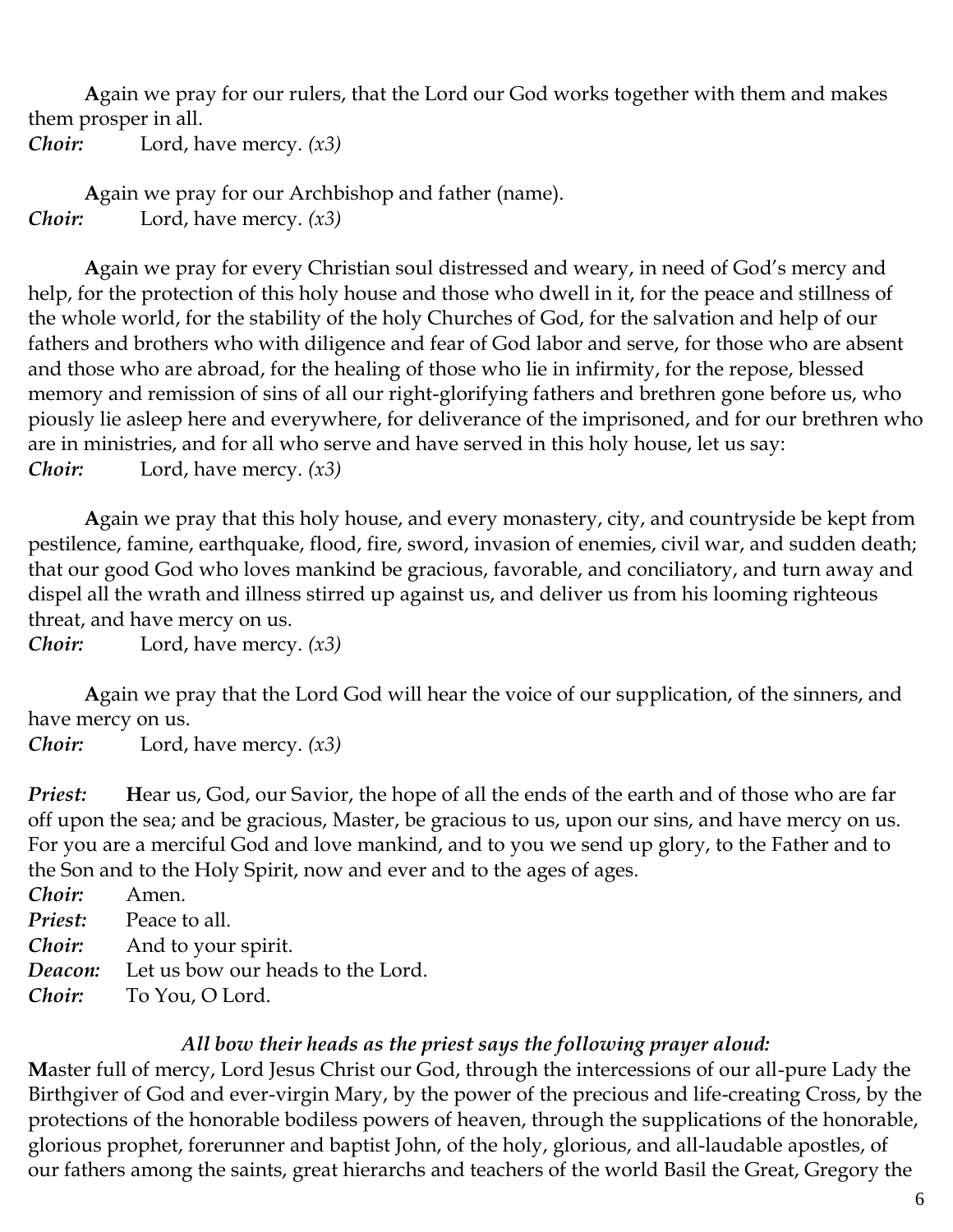Theologian and John the Golden-mouth; Athanasius, Cyril, and John the Merciful, patriarchs of Alexandria, Nicholas of Myra and Spyridon the bishop of Trimythous, the wonderworkers; of the holy glorious and right-victorious martyrs, of the holy glorious great martyrs George the trophybearer, Demetrios the myrrh-streamer, Theodore the Recruit and Theodore the Commander, of our venerable and God-bearing Fathers, of the holy and righteous ancestors of God Joachim and Anna, and of all your saints, make our supplication acceptable, grant us remission of our trespasses, shelter us in the shelter of your wings, drive away from us every enemy and adversary, make our life peaceful, Lord, have mercy on us and on your world and save our souls, for you are good and love mankind.

# *Choir:* Amen.

*Priest:* Rejoice, O Virgin Theotokos, Mary full of grace, the Lord is with you. Blessed are you among women and blessed is the fruit of your womb, for you have borne the Savior of our souls. *(x1)*

*Choir:* Rejoice, O Virgin Theotokos, Mary full of grace, the Lord is with you. Blessed are you among women and blessed is the fruit of your womb, for you have borne the Savior of our souls. *(twice)*

### *The priest takes one of the loaves from the five loaves and with it makes the sign of the cross over the loaves.*

**Deacon:** Let us pray to the Lord.

*Choir:* Lord, have mercy.

**Priest:** Lord Jesus Christ our God, who blessed the five loaves in the wilderness and with them fed the five thousand, yourself also bless these loaves, the wheat, the wine and the oil, and multiply them in this city and in the whole world; and sanctify your faithful servants who will partake of them. **F**or it is you who bless and sanctify all things, Christ our God, and to you we send up glory, together with your unoriginate Father and your all-holy, and good, and life-creating Spirit, now and ever, and to the ages of ages.

*Choir:* Amen.

## **The priest takes one of the loaves and sings in Tone 7:**

- *Priest:* Rich men have turned poor  $*$  and gone hungry;  $*$  but they that seek the Lord  $*$  shall not be deprived of any good thing. *(once)*
- *Choir:* Rich men have turned poor \* and gone hungry; \* but they that seek the Lord \* shall not be deprived of any good thing. *(twice)*

# **APOSTICHA**

**Tone 3** The sun was darkened by Your Passion, O Christ, but all creation was enlightened by the light of Your Resurrection.// Accept our evening song, O Lover of mankind!

V. *The Lord is King; He is robed in majesty!*  Your life-bearing Resurrection, O Lord, enlightened the whole universe, recalling Your creation. Delivered from Adam's curse, we sing:// O Almighty **Lord**, glory to You!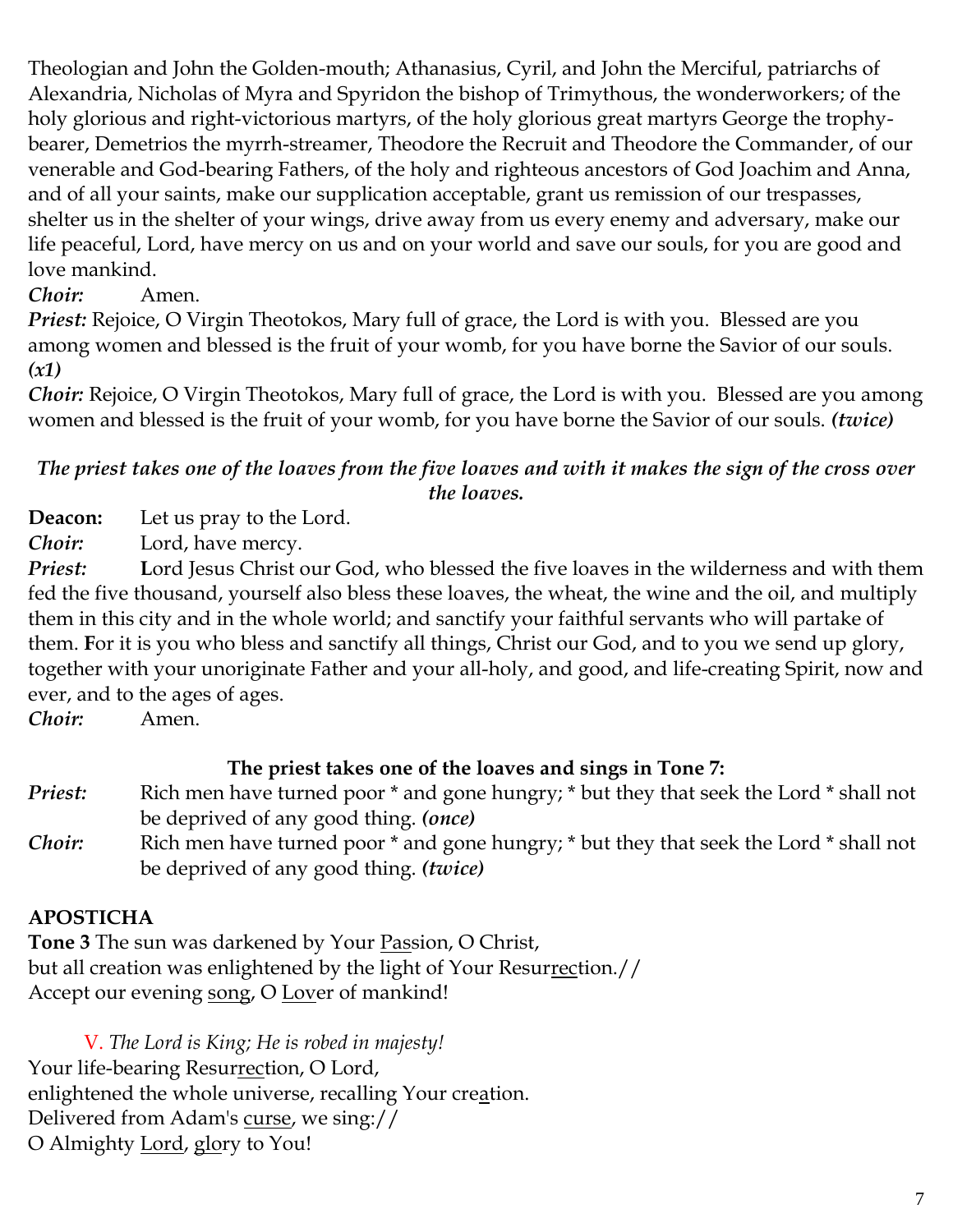V. *For He has established the world, so that it shall never be moved.* You are the changeless God, Who, suffering in the flesh, were changed. Creation could not endure seeing You on the Cross. It was filled with fear while praising Your patience. By descending to hell and rising on the third day,// You have granted to the world life and great mercy.

V. *Holiness befits Your house, O Lord, forevermore!*  You endured death, O Christ, to deliver the race of men from death. You rose from the dead on the third day, raising with yourself those who knew You as God// and enlightening the world. Glory to You!

*Glory to the Father, and to the Son, and to the Holy Spirit;* **Tone 2** *(for the Holy Fathers, by Cyprian)*  Rejoice, O honored Prophets, who laid well the foundation of the Law of the Lord, and were revealed as firm and unshaken pillars of faith! You became indeed the mediators of Christ's new covenant. Since, therefore, you have been taken up into heaven,// intercede with Him to grant peace to the world and salvation to our souls!

*now and ever, and unto ages of ages. Amen.* **Tone 2** *(for the Forefeast, by Cyprian)* The time of our salvation draws near. Make ready, O cave! The Virgin draws near to bear the Christ. Be glad and rejoice, O Bethlehem, land of Judah, for our Lord has come from you! Hearken, O mountains and hills, you lands around Judea,// for Christ, the Lover of man, is coming to save those whom He created!

## **TROPARIA**

**Tone 3** Let the heavens rejoice! Let the earth be glad! For the Lord has shown strength with His arm. He has trampled down death by death. He has become the first born of the dead. He has delivered us from the depths of hell, and has granted to the world// great mercy.

*Glory to the Father, and to the Son, and to the Holy Spirit,* **Tone 2 Troparion** *(Holy Fathers)* Great are the accomplishments of faith, for the three Holy Youths rejoice in the fountain of flames as though in the waters of rest; and the Prophet Daniel appeared